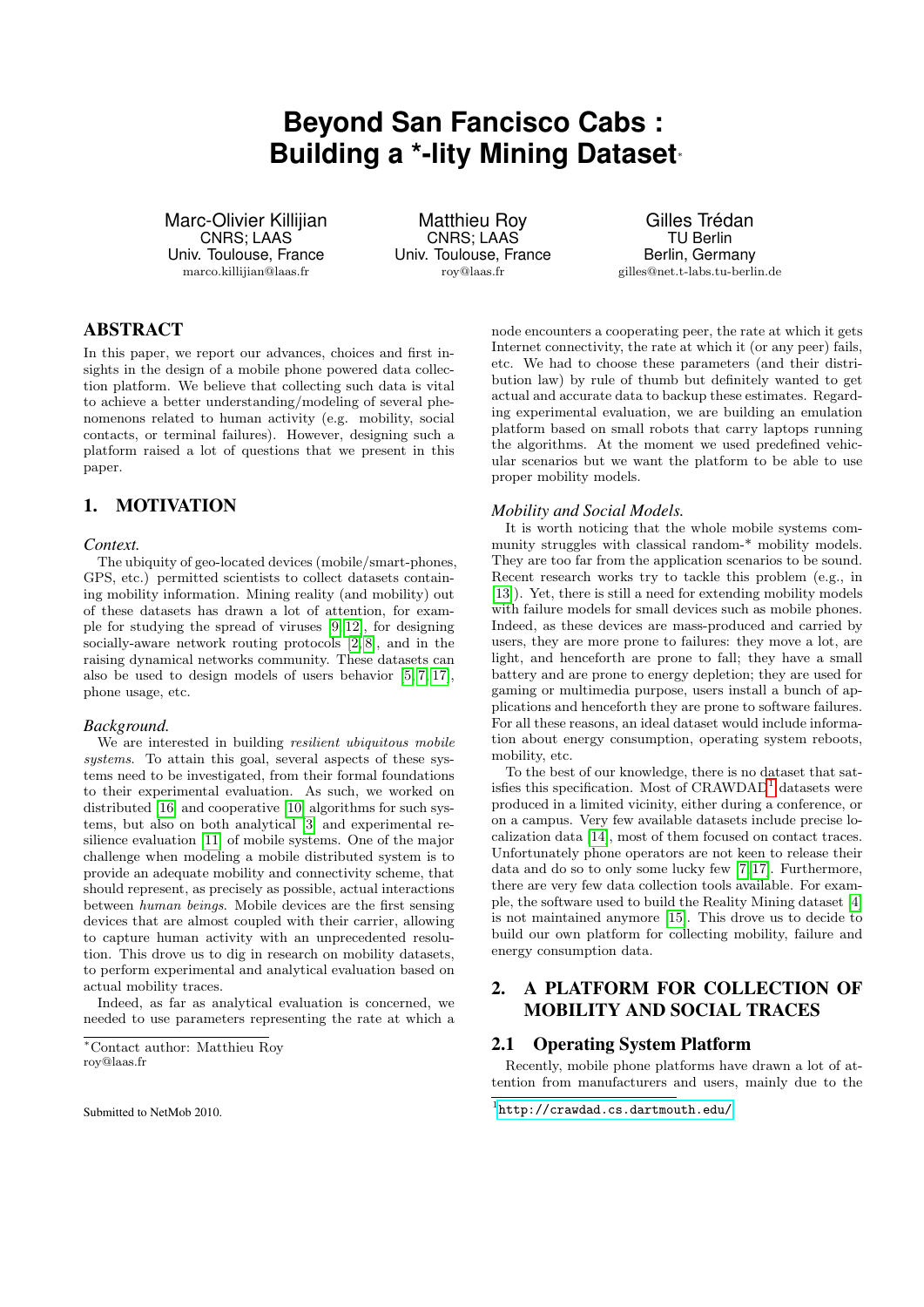opportunity to embark what has become lightweight computers in everyone's pocket. As such, current mid- to highend phones are now equipped with large screens, GPS, high speed cellular network access, local wireless network interfaces, and various sensors (accelerometers, magnetometers, etc). As for every computing device, interaction with hardware is done through an operating system, using an API. The different phone manufacturers offer platforms that differ radically in their operating system and API choices. In this section, we describe the various options available, and explain which platform we chose and why such a choice.

Indeed, from our point of view, the rationale to choose one platform instead of another is drawn by two main reasons:

- the platform should offer a simple way to access as much important parameters on user's activity as possible,
- the platform should be desirable for users, so that users will accept to use the platform as their main phone, and run our software.

Most mid- to high-end phone on the market now provide a GPS for mobility tracing, at least one wireless network interface (bluetooth), and a large touchscreen. The difference between available platforms resides in their operating system and their development model (API and software distribution model). In our view, the best platform for performing a background collection of various parameters on a large base of users appeared to us to be the Symbian platform: information for programming is easily available, development tools are mature, the system is very stable, it can run multiple applications in parallel, and it is actively developed and maintained.

## 2.2 Hardware Platform

We want to provide many users with smartphones equipped with our software. This led us to find a phone (1) that can sense many parameters (at least GPS, WiFi, bluetooth), (2) that has a good autonomy to support the additional energy consumption necessary for our logging application, (3) that is cheap and, last but not least, (4) that is considered desirable for users.

We finally opted for the Nokia 5800 smartphone. Its retail cost is about  $230\epsilon$ , which is relatively cheap when considering that it provides all hardware we needed, a GPS chip, a large (640∗360) touchscreen, an accelerometer, a compass, a WiFi interface and a bluetooth interface in a small form factor (about 100g). Moreover, this phone is considered a good one from the users point of view, due to its light weight, its good camera, its free navigation system and the fact that it can be used with video conference softwares such as Skype.

# 2.3 Design: what can be sensed

When designing our application, it appeared that the choice of the programming language would have an impact on available data that can be sensed. In Java (be it Java Micro Edition or Java Standard Edition), no platform allows a program to get access to low-level parameter such as the list of available WiFi interfaces. Thus, we had to use systemoriented API and programming language. Symbian standard interface is a C++ API that gives the programmer access to most of the capabilities of the phone. In our case, we listed the following interesting sources of information:

- GPS information. Location information is essential when building a mobility trace. This piece of information will be sampled at fixed interval. It can also generate events when passing near some predefined interest points.
- WiFi access points, and WiFi usage.
- Cellular information.
- Nearby bluetooth devices.
- Battery level. This should be sampled, and the logging software should collect power events (charging, battery warning) when they occur.
- Phone calls.
- Accelerometer. Although this parameter is not per se related to interactions or mobility, it may be used to detect inactivity.
- Compass.
- Proximity Sensor senses wether the surface of the phone is close to an object (a pocket, an ear)
- Light Sensor.
- Power consumption related resources: CPU usage, current intensity drawn from the battery.

## 2.4 Implementation considerations

In our first implementation, we limited the logging to a subset of available sources of information, as summarized in Figure [1:](#page-1-0)

| Information    | periodicity | fixed/variable |
|----------------|-------------|----------------|
| source         |             | size           |
| <b>GPS</b>     | periodic    | fixed          |
| WiFi           | periodic    | variable       |
| Bluetooth      | periodic    | variable       |
| Battery level  | periodic    | fixed          |
| Battery events | sporadic    | fixed          |
| Phone calls    | sporadic    | fixed          |
| Reboots        | sporadic    | fixed          |

<span id="page-1-0"></span>Figure 1: Logged sources of information

There are two reasons why we capture these sources of information only. First, all above data are needed if we want to capture user interaction with its environment and with other users, as well as failure information. Second, due to security restrictions in the Symbian OS, we would have to certify our program with Symbian Foundation if we wanted to log information such as the cell identifier the phone is connected to, or the signal strength of the 3G/HSDPA.

#### *Logging.*

Since the program runs on limited resources, much care has been taken to have the smallest possible footprint on the system. The program is divided in two: a graphical user interface, to start/stop the service and to modify logging parameters, and the logger application itself.

The graphical user interface is simple, and permits the user to stop the logging service when he/she wants, modify the frequency of scan for every data source, and turn on or off the logging for every parameter. A screen capture is shown in Figure [2.](#page-2-0)

The logger is programmed using one thread only, by using the concept of Active Objects. Active Objects is a system mechanism that provides a comprehensive way to perform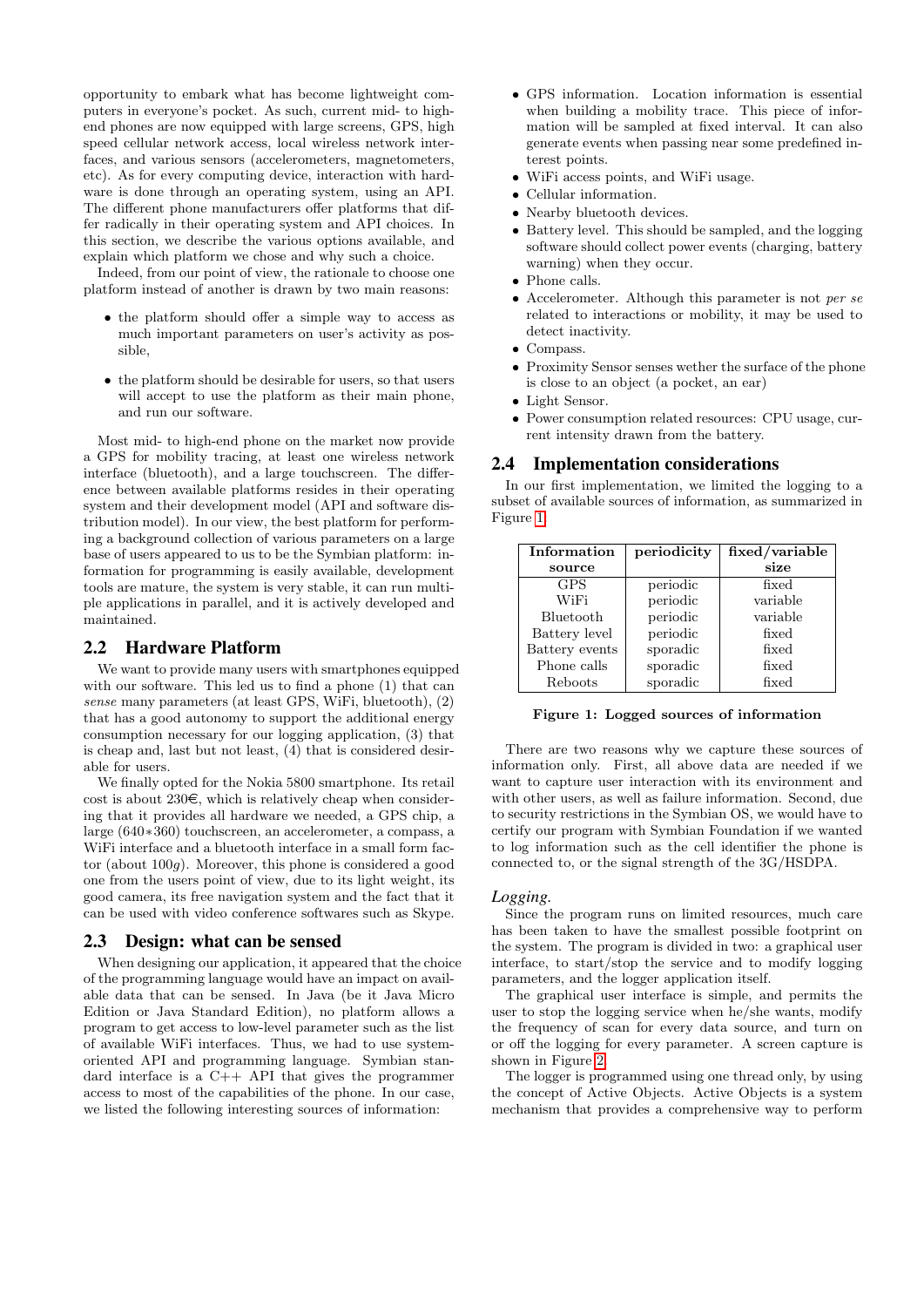

<span id="page-2-0"></span>Figure 2: GUI for managing logger frequency

multiple tasks using system calls (e.g., reading of system parameters such as GPS information) within a single thread that acts as a scheduler. Hence, the resulting program uses low system resources and optimizes battery usage.

The thread is programmed to scan all parameters shown in Figure [1,](#page-1-0) and to store all information in a text file. The chosen data format is a simple human readable line-based log, that shows for each scanned parameter the time of logging, the type of logging, and the value of the log, as shown in Figure [3.](#page-2-1)

```
Starting scan
current parameters#GPS#1#WIFI#1#BATTERY#1#CALL#1#BT#1#
2009-10-2 13:50:39#GPS#+43.59407#+1.46388#+136.49504#+25.50000
2009-10-2 13:50:39#BATTERY#71#EPoweredByBattery
2009-10-2 13:50:39#POWER#BATTERY
2009-10-2 13:50:51#BT#berimbau#00:02:26:60:08:8b
2009-10-2 13:50:57#BT#euclide#00:01:14:45:51:1d
2009-10-2 13:50:58#BT#Nokia marco#00:02:24:40:04:4d
2009-10-2 13:51:23#BT#Mattmobile#00:02:21:1f:fc:c3
2009-10-2 13:51:32#BT##00:02:25:50:00:0c
2009-10-2 13:51:39#WIFI#Network 1#60#open#Infrastructure#\
         00:23:33:78:7f:60#laas-welcome
2009-10-2 13:51:39#WIFI#Network 2#91#open#Infrastructure#\
         00:25:45:b5:75:00#laas-welcome
```
## <span id="page-2-1"></span>Figure 3: Example of log

#### *Gathering.*

The program that runs on the mobile stores information locally. We are currently developing a networking part, that will opportunistically send logs to a secured server in the laboratory. Although sending information to a server seems a simple task, this requires additional work, due to security risks put on users, particularly for privacy reasons. We are investigating cryptographic mechanisms that would protect users' privacy, while still permitting analysis on gathered data.

Obviously, we cannot just anonymize every data trace with a fixed random identifier, because each trace contains many personal information (localization, users interactions) that could be used to "de-anonymize" a trace [\[6\]](#page-3-15).

# 3. ANALYSIS AND USE OF COLLECTED DATA

Once the privacy-preserving database is filled with user data, it can be used for different tasks: analysis of data for social networks, resilience evaluation of mobility-aware algorithms, and privacy preserving analysis of the database.

## *Social Links Engineering.*

In the vein of recent work on social links engineering [\[17\]](#page-3-6) [\[7\]](#page-3-5) [\[5\]](#page-3-4), we plan to use this database, that contains more information than operators' mobile phones logs, to derive realistic mobility models. Current mobility models are mostly random-based and thus do not take into account the fact that devices are carried by humans.

In fact, the database will not only be useful for mobility modeling but, more generally, will serve as a basis for social links analysis, and particularly to answer the following questions:

- Does there exist *social locality*?, i.e., when social links exist between a group of users, do these links imply a more frequent co-locality in the physical world ? Such a result would have a strong impact on possible extensions of current social services (MySpace, Twitter, Facebook) to geo-localized systems. Intuitively, such locality principle should exist. However, measurements would confirm or infirm this hypothesis, and would allow to develop models that efficiently capture this potential locality.
- Can we model expected interaction patterns between users, so that we can build collaborative services that are based on stable users interactions ?
- Are there patterns of interactions between users and the environment that are more likely to appear than others ?

Replying to these questions seems for us a prerequisite to be able to design efficient and useful services for distributed systems of mobile users.

#### *Resilience evaluation.*

Collected data will also serve as an input both for our research on analytical evaluation of resiliency of algorithms [\[3\]](#page-3-9) and for our reduced-size experimental platform [\[11\]](#page-3-10). For analytical evaluation, we will compute probabilistic laws for useful evaluation parameters, such as the expected time of users interaction, the expected time between failures, etc.

For experimental evaluation, we are interested in isolating mobility patterns that will then be used as an input to our experimental platforms, with the final goal of performing controlled and realistic experimentation by testing different algorithms on the same mobility patterns, a task that is impossible in a real environment.

#### *Privacy evaluation.*

The last use of the collected data we foresee in the actual evaluation its privacy-preserving features. From the very start of the project, we were struggled by privacy issues. Research results [\[6\]](#page-3-15) [\[1\]](#page-3-16) show that simple privacy-preserving